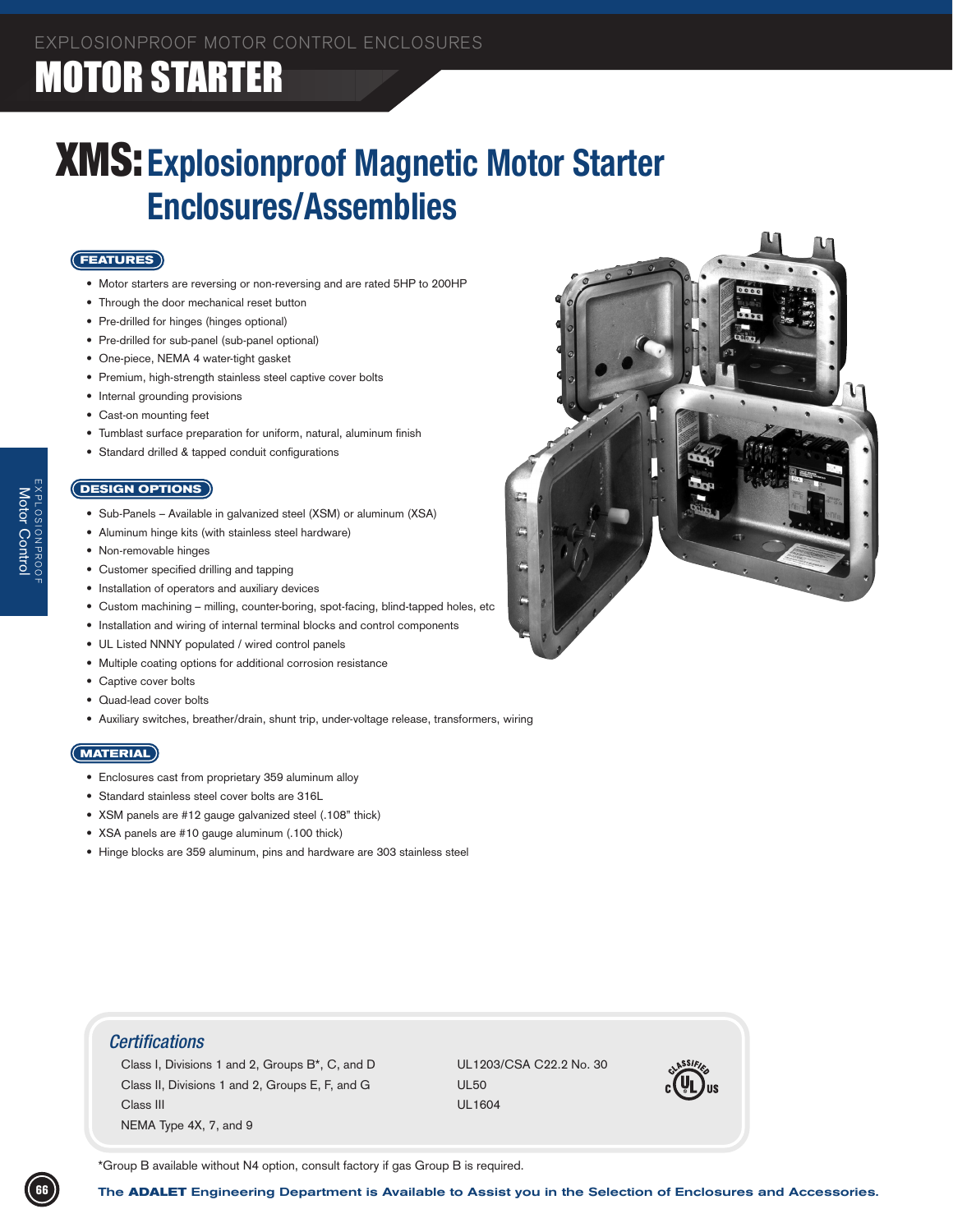# MOTOR STARTER

### Magnetic Starter Enclosures **Full Voltage** (includes starter)

| <b>NON-REVERSING*/120V AC Coil</b> |              |      |                |                |  |  |  |  |  |
|------------------------------------|--------------|------|----------------|----------------|--|--|--|--|--|
|                                    | Maximum HP @ |      |                |                |  |  |  |  |  |
| 240V                               | 480V         | 600V | Nema Size      | Catalog Number |  |  |  |  |  |
| $\overline{3}$                     | 5            | 5    | $\Omega$       | XMSB-60        |  |  |  |  |  |
| $7\frac{1}{2}$                     | 10           | 10   |                | XMSB-61        |  |  |  |  |  |
| 15                                 | 25           | 25   | $\overline{2}$ | XMSD-62        |  |  |  |  |  |
| 30                                 | 50           | 50   | 3              | XMSH-63        |  |  |  |  |  |
| 50                                 | 100          | 100  | $\overline{4}$ | XMSH-64        |  |  |  |  |  |
| 100                                | 200          | 200  | 5              | XMSO-65        |  |  |  |  |  |

| <b>REVERSING*/120V AC Coil</b> |      |      |                |                |  |  |  |  |  |
|--------------------------------|------|------|----------------|----------------|--|--|--|--|--|
| Maximum HP @                   |      |      |                |                |  |  |  |  |  |
| 240V                           | 480V | 600V | Nema Size      | Catalog Number |  |  |  |  |  |
| 3                              | 5    | 5    | $\Omega$       | XMRSC-60       |  |  |  |  |  |
| $7\frac{1}{2}$                 | 10   | 10   |                | XMRSC-61       |  |  |  |  |  |
| 15                             | 25   | 25   | $\mathfrak{D}$ | XMRSF-62       |  |  |  |  |  |
| 30                             | 50   | 50   | 3              | XMRSO-63       |  |  |  |  |  |
| 50                             | 100  | 100  | 4              | XMRSO-64       |  |  |  |  |  |

NOTES 1. For Nema 4 applications insert "N4" before number 6

2. Overload Heaters Not Included. See Options



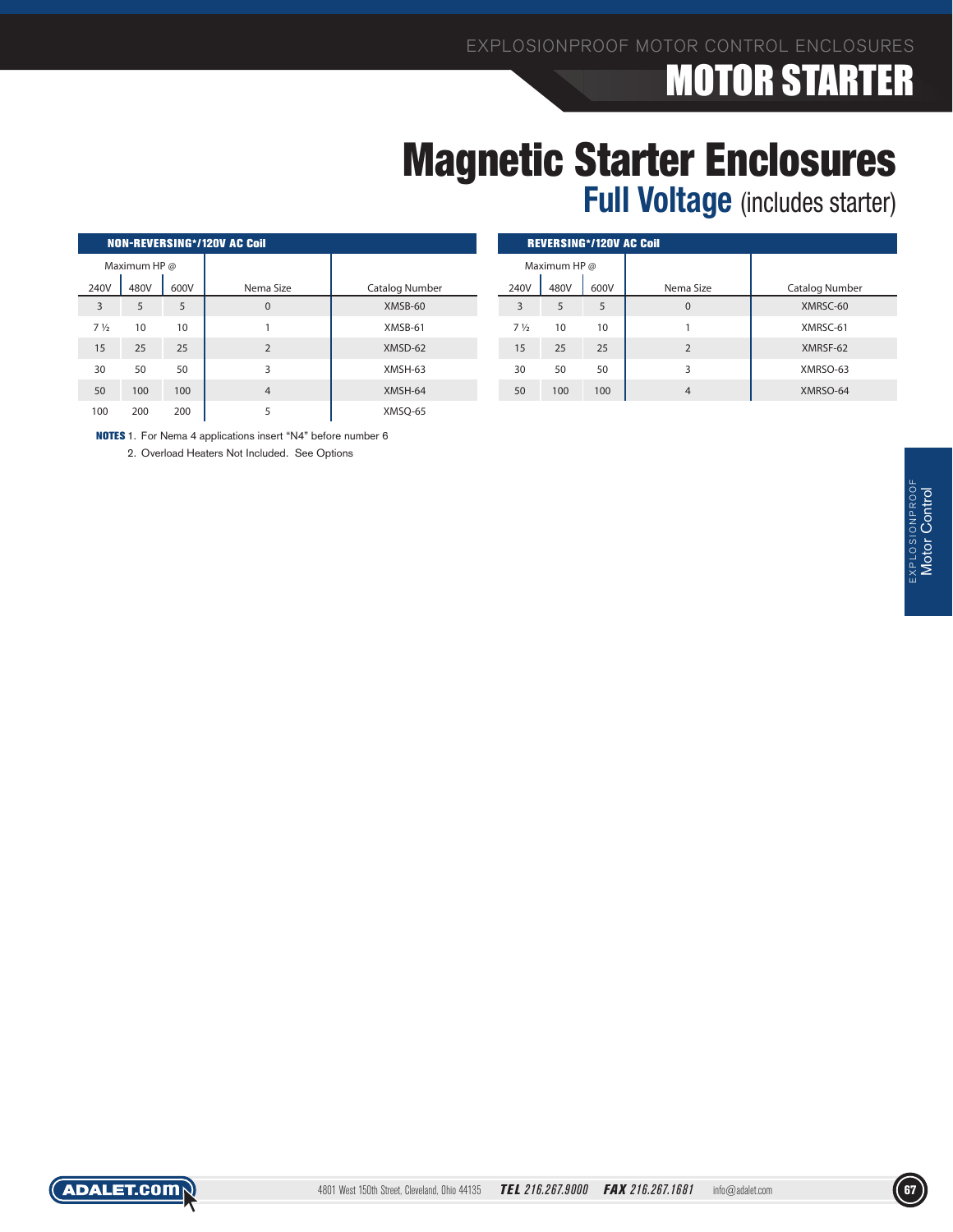## MOTOR STARTER

# Options, Dimensions and Ordering Instructions

| <b>FUSIBLE DISCONNECT SWITCHES</b>                                 |                  |                                      |                                                   |                                           |                                                                                          |
|--------------------------------------------------------------------|------------------|--------------------------------------|---------------------------------------------------|-------------------------------------------|------------------------------------------------------------------------------------------|
| <b>Description</b>                                                 | Suffix           | <b>Combination</b><br><b>Starter</b> | <b>AVAILABLE ON</b><br>Non-Comb<br><b>Starter</b> | <b>Universal</b><br><b>Enclosure Only</b> |                                                                                          |
| Start/Stop Dual Pushbutton (1NO Start, 1NC Stop)                   | A                |                                      |                                                   |                                           |                                                                                          |
| Green Start Pushbutton (1NO)                                       | A1               |                                      |                                                   |                                           | <b>COLOR TABLE</b>                                                                       |
| Red Stop Pushbutton (1NC)                                          | A2               | $\ddot{\phantom{0}}$                 |                                                   |                                           | R-Red                                                                                    |
| Red Stop Pushbutton, Mushroom Head (1NC)                           | A3               | $\bullet$                            | $\bullet$                                         |                                           | G-Green                                                                                  |
| Black Pushbutton (1NO, 1NC)                                        | A4               | $\bullet$                            |                                                   |                                           | A-Amber                                                                                  |
| Auxiliary Switch on Breaker (1A and 1B Contacts)                   | AS1              | $\bullet$                            |                                                   |                                           | <b>B-Blue</b>                                                                            |
| Auxiliary Switch on Breaker (2A and 2B Contacts)                   | AS <sub>2</sub>  | $\bullet$                            |                                                   |                                           | C-Clear                                                                                  |
| Hand-Off-Auto Selector Switch                                      | B                |                                      | $\bullet$                                         |                                           | W-White                                                                                  |
| Selector Switch (2-Position) (1NO, 1NC)                            | <b>B1</b>        | $\bullet$                            |                                                   |                                           |                                                                                          |
| Bell Alarm Switch on Breaker (Specify No. of Contacts)             | BA               |                                      |                                                   |                                           |                                                                                          |
| Indicator Light with Guard 120 Volt AC (.See Color Table)          | $CG1*$           | $\bullet$                            | $\bullet$                                         |                                           |                                                                                          |
| Push-to-Test Light 120 Volt AC (1NO, 1NC) (-See Color Table)       | CP1*+            |                                      |                                                   |                                           |                                                                                          |
| Breather/Drain Installed in Bottom                                 | E\$              |                                      |                                                   |                                           |                                                                                          |
| <b>Breather and Drain Installed</b>                                | EE\$             |                                      |                                                   |                                           |                                                                                          |
| Auxiliary Contacts on Starter (+NO, -NC) (Specify No. of Contacts) | $G (+ -)$        | $\bullet$                            |                                                   |                                           |                                                                                          |
| Time Delay Relay-On Delay (Specify Range)                          | H1               |                                      |                                                   |                                           |                                                                                          |
| Time Delay Relay-Off Delay (Specify Range)                         | H2               |                                      |                                                   |                                           |                                                                                          |
| 8-Point Terminal Strip                                             | Κ                |                                      |                                                   |                                           |                                                                                          |
| Epoxy Coating External Only (Specify Color)                        | L1               |                                      |                                                   |                                           |                                                                                          |
| Epoxy Coating External and Internal (Specify Color)                | L2               |                                      |                                                   |                                           |                                                                                          |
| Lamacoid Nameplate (Specify Legend)                                | <b>NP</b>        |                                      | $\bullet$                                         |                                           |                                                                                          |
| Overload Heaters (Specify Full Load Amps)                          | OL               |                                      |                                                   |                                           |                                                                                          |
| Control Relay (Description Required)                               | R                |                                      |                                                   |                                           |                                                                                          |
| Space Heater (Specify Wattage)                                     | S                |                                      | $\bullet$                                         |                                           |                                                                                          |
| Shunt Trip on Breaker (Specify Voltage)                            | <b>ST</b>        | $\ddot{\phantom{0}}$                 |                                                   |                                           |                                                                                          |
| 50 VA Control Transformer 480V Pri, 120V Sec. W/Fuse Block         | T <sub>1</sub> F | $\bullet$                            | $\bullet$                                         |                                           |                                                                                          |
| 100 VA Control Transformer 480V Pri, 120V Sec. W/Fuse Block        | T <sub>2F</sub>  | $\bullet$                            | $\bullet$                                         |                                           |                                                                                          |
| 150 VA Control Transformer 480V Pri, 120V Sec. W/Fuse Block        | T3F              |                                      | $\bullet$                                         |                                           |                                                                                          |
| 200 VA Control Transformer 480V Pri, 120V Sec. W/Fuse Block        | T <sub>4F</sub>  | $\bullet$                            | $\bullet$                                         |                                           |                                                                                          |
| 250 VA Control Transformer 480V Pri, 120V Sec. W/Fuse Block        | T5F              |                                      |                                                   |                                           |                                                                                          |
| 300 VA Control Transformer 480V Pri, 120V Sec. W/Fuse Block        | T6F              | $\ddot{\phantom{0}}$                 | $\bullet$                                         |                                           |                                                                                          |
| Other Control Transformer (Specify VA, Pri. And Sec.)              | T7               |                                      |                                                   |                                           |                                                                                          |
| Undervoltage Release on Breaker (Specify Voltage Rating)           | <b>UV</b>        | $\bullet$                            |                                                   |                                           |                                                                                          |
| <b>Internal Control Wiring</b>                                     | W                |                                      |                                                   |                                           |                                                                                          |
| Other (Specify)                                                    | Z                | $\bullet$                            | $\bullet$                                         |                                           | † Not available in Group B applications.<br>\$ for Group B applications add 'H' to suffi |

### **ORDERING INSTRUCTIONS**

#### To order any motor control product, use the catalog number followed by the suffix numbers separated by dashes.

#### **Example: XCBSAQ-N4-4130-A-C1R**

Combination starter with 480 volt, 30 amp thermal magnetic breaker, NEMA size 1 starter with 120 volt AC coil, start/stop dual pushbutton installed in cover, red 120 volt pilot light installed in cover.

EXPLOSIONPROOF Motor

I.

Control